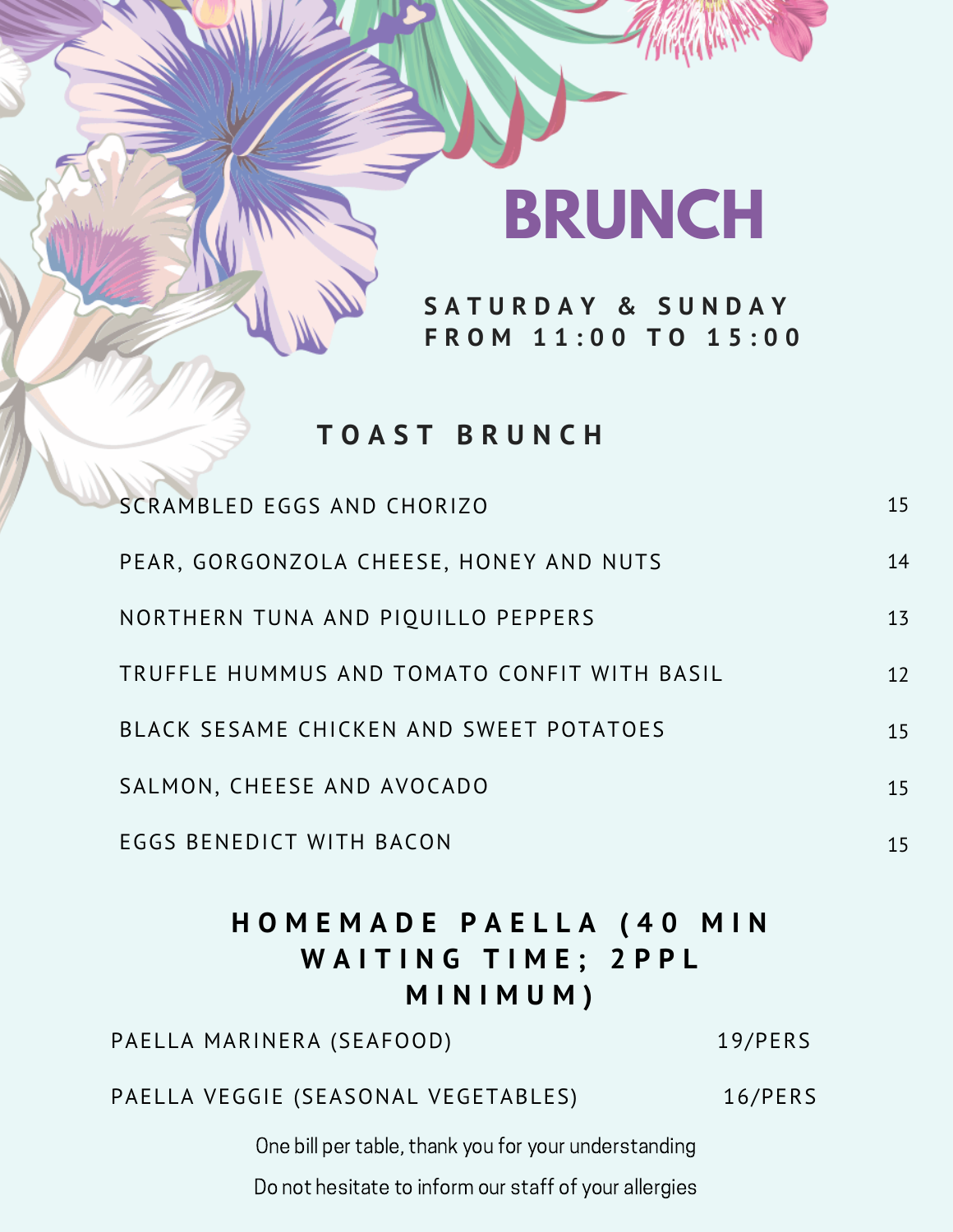## **BRUNCH**

**S A T U R D A Y & S U N D A Y F R O M 1 1 : 0 0 T O 1 5 : 0 0**

**W A F F L E S**

| CRISPY CHICKEN WITH YOGHURT AND CHIVE SAUCE,<br>HONEY AND MUSTARD | 15             |
|-------------------------------------------------------------------|----------------|
| FETA CHEESE, AVOCADO AND TOASTED ALMONDS                          | 14             |
| <b>EGGS BENEDICT WITH BACON</b>                                   | 16             |
| SPÉCULOOS                                                         | $\overline{7}$ |
| <b>TOPPINGS</b>                                                   |                |
|                                                                   | $\mathbf{1}$   |
| NUTELLA                                                           |                |
| CARAMEL                                                           | $\mathbf{1}$   |
| CHANTILLY                                                         | $\mathbf{1}$   |
| MAPLE SYRUP                                                       | $\overline{2}$ |
| EGGS                                                              | $\overline{3}$ |
| One bill per table, thank you for your understanding              |                |
| Do not hesitate to inform our staff of your allergies             |                |